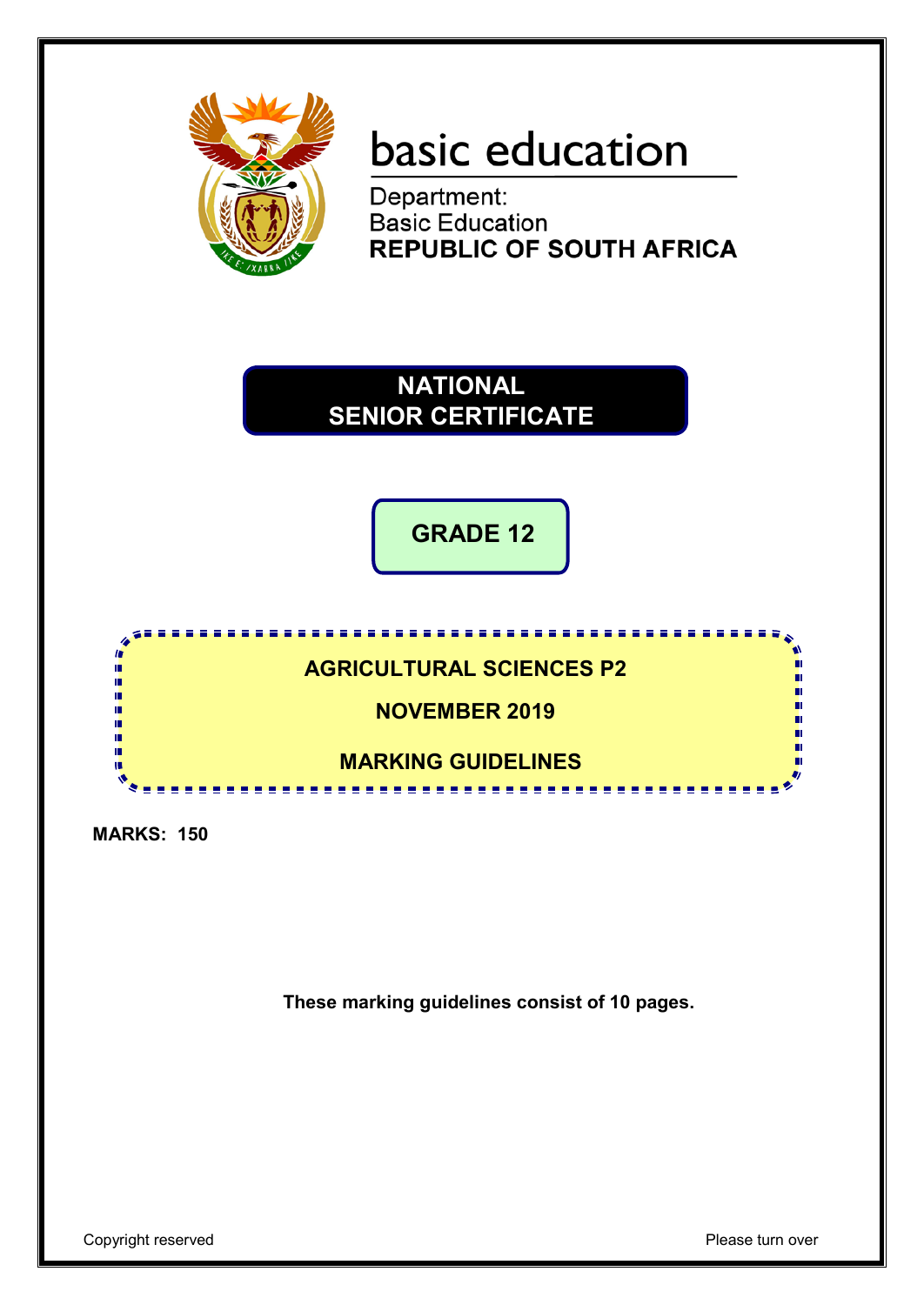### **SECTION A**

### **QUESTION 1**

|     |                |                                                     | <b>TOTAL SECTION A:</b> | 45   |
|-----|----------------|-----------------------------------------------------|-------------------------|------|
|     | 1.4.5          | Heritability √                                      | (5 x 1)                 | (5)  |
|     | 1.4.4          | Epistasis ✔                                         |                         |      |
|     | 1.4.3          | Gene gun $\checkmark$                               |                         |      |
|     | 1.4.2          | Entrepreneur/agripreneur ✔<br>Undercapitalisation √ |                         |      |
| 1.4 | 1.4.1          |                                                     |                         |      |
|     | 1.3.5          | Transgenic/GMO √√                                   | $(5 \times 2)$          | (10) |
|     | 1.3.4          | Multiple alleles √√                                 |                         |      |
|     | 1.3.3          | Biometrics/biostatistics √√                         |                         |      |
|     | 1.3.2          | Planning $\checkmark\checkmark$                     |                         |      |
| 1.3 | 1.3.1          | Niche marketing $\checkmark\checkmark$              |                         |      |
|     |                |                                                     | $(5 \times 2)$          | (10) |
|     | 1.2.5          | $C \vee C$                                          |                         |      |
|     | 1.2.3<br>1.2.4 | $A \vee C$                                          |                         |      |
|     | 1.2.2          | E√√<br>D ✓✓                                         |                         |      |
| 1.2 | 1.2.1          | H √√                                                |                         |      |
|     |                |                                                     |                         |      |
|     | 1.1.10         | B√√                                                 | $(10 \times 2)$         | (20) |
|     | 1.1.9          | $C \vee C$                                          |                         |      |
|     | 1.1.8          | B√√                                                 |                         |      |
|     | 1.1.7          | $A \vee C$                                          |                         |      |
|     | 1.1.6          | $A \vee C$                                          |                         |      |
|     | 1.1.5          | B√√                                                 |                         |      |
|     | 1.1.4          | D✓✓                                                 |                         |      |
|     | 1.1.3          | $C \vee C$                                          |                         |      |
|     | 1.1.2          | D ✓✓                                                |                         |      |
| 1.1 | 1.1.1          | C √√                                                |                         |      |
|     |                |                                                     |                         |      |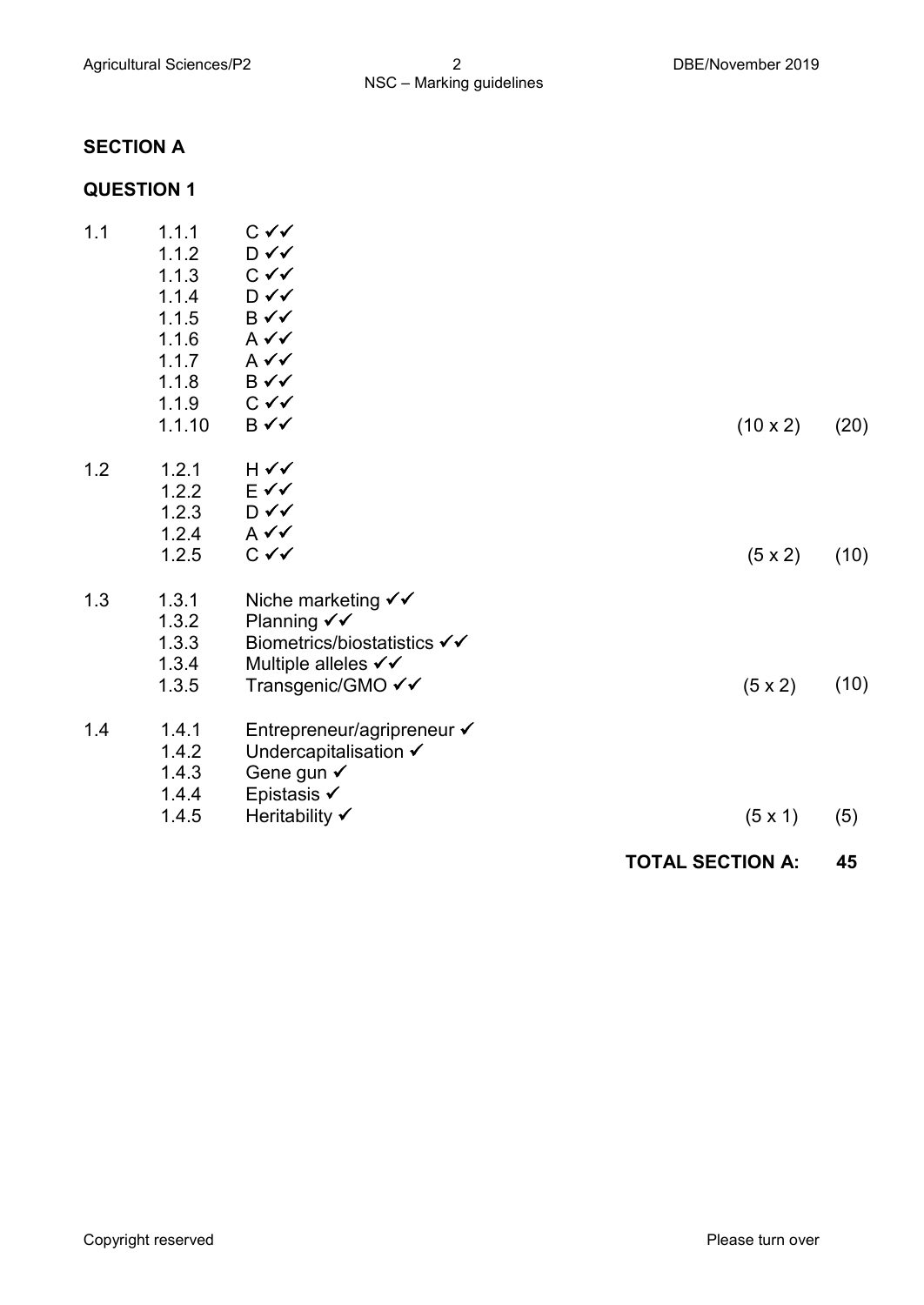### **SECTION B**

### **QUESTION 2: AGRICULTURAL MANAGEMENT AND MARKETING**

### 2.1 **Business plan**

### 2.1.1 **TWO reasons for drawing a business plan**

- Test the feasibility/economic viability of the enterprise  $\checkmark$
- Determine the financial needs of the enterprise  $\checkmark$
- To secure funding/attract investors  $\checkmark$
- To ensure effective business management  $\checkmark$
- To foresee problems  $\checkmark$
- Gain knowledge of marketing opportunities/competitors ✔
- Repositioning of the enterprise/analysis of the business  $\checkmark$
- Guide daily operations/outlines roles and responsibilities  $\checkmark$
- Mapping out the objectives/goals of the enterprise  $\checkmark$
- Provide information on internal/external business environment √
- Provide guidelines for decision making  $\checkmark$  (Any 2) (2)

### 2.1.2 **TWO factors to be considered when developing a market**

- Consumers/customers  $\checkmark$
- Competitors  $\checkmark$
- Market requirements/conditions  $\checkmark$
- Target markets  $\checkmark$
- Number of products  $\checkmark$
- Investors' wants  $\checkmark$
- Price  $\checkmark$
- Promotion  $\checkmark$
- Placement/distribution  $\checkmark$  (Any 2) (2)

### 2.2 **A subsistence farmer producing watermelons and spinach**

### 2.2.1 **TWO factors the farmer needs to consider when setting prices**

- Costs  $\checkmark$
- Demand  $\checkmark$
- Supply  $\checkmark$
- Competition/going rate  $\checkmark$
- Profit margins  $\checkmark$
- Quality/grading  $\checkmark$
- Specific market **✓** (Any 2) (2)

### 2.2.2 **TWO ways to promote produce**

- Advertisement/branding  $\checkmark$
- $\bullet$  In-store promotion/specials/discounts  $\checkmark$
- Direct mailing  $\checkmark$
- Trade fares and exhibition  $\checkmark$
- Personal selling  $\checkmark$
- Online/internet/social media marketing  $\checkmark$
- Sponsorships  $\checkmark$
- Posters/flyers/brochures/billboards <del>V</del> (Any 2) (2)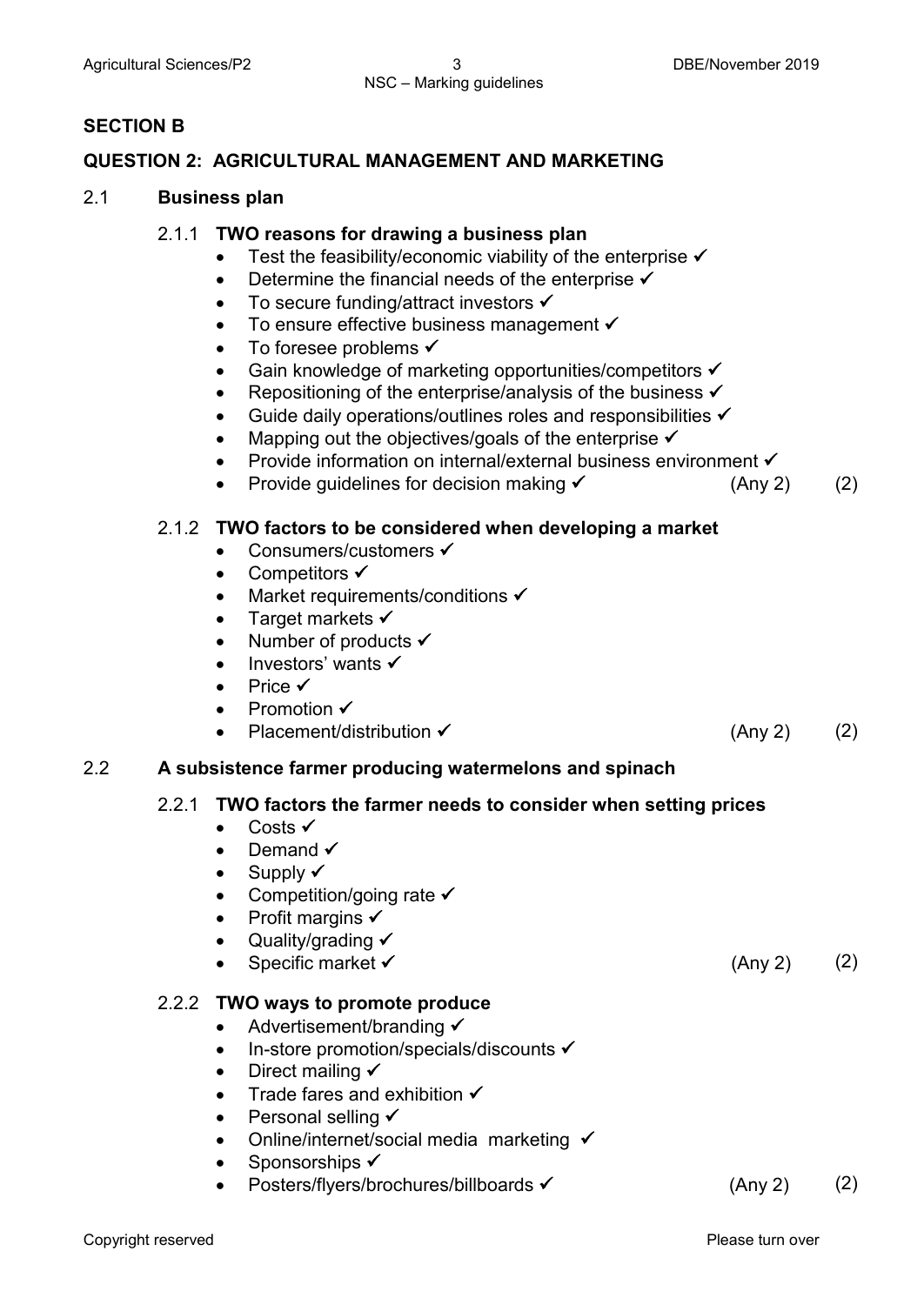### 2.3 **Bar graph on the supply and demand of sugar cane**



### 2.3.1 **Bar graph on the supply and demand of sugar cane**

### **CRITERIA/RUBRIC/MARKING GUIDELINES**

- Correct heading  $\checkmark$
- X axis: Correctly calibrated with label (Time/years)  $\checkmark$
- Y axis: Correctly calibrated with label (Quantity/supply and demand)
- Correct units (Million ton)  $\checkmark$
- Bar graph  $\checkmark$
- Accuracy  $\checkmark$  (6)

### 2.3.2 **Relationship between the supply and demand of sugar cane from 2015 to 2018**

- From 2015 to 2018 sugar cane supply increased  $\checkmark$
- while the demand thereof decreased  $\checkmark$  (2)

### 2.4 **The entrepreneurial process**

| Phases of the entrepreneurial processes                              |     |
|----------------------------------------------------------------------|-----|
| A - Identify an opportunity/generate a business idea $\checkmark$    |     |
| <b>B</b> - Plan the business/developing a business plan $\checkmark$ | (1) |
| <b>C</b> - Establish/start the business $\checkmark$                 | (1) |

### 2.5 **Marketing concepts**

### 2.5.1 **Marketing functions**

| (a) | , Packaging $\checkmark$             |  |
|-----|--------------------------------------|--|
|     | (b) Storage $\checkmark$             |  |
| (C) | Processing/value adding $\checkmark$ |  |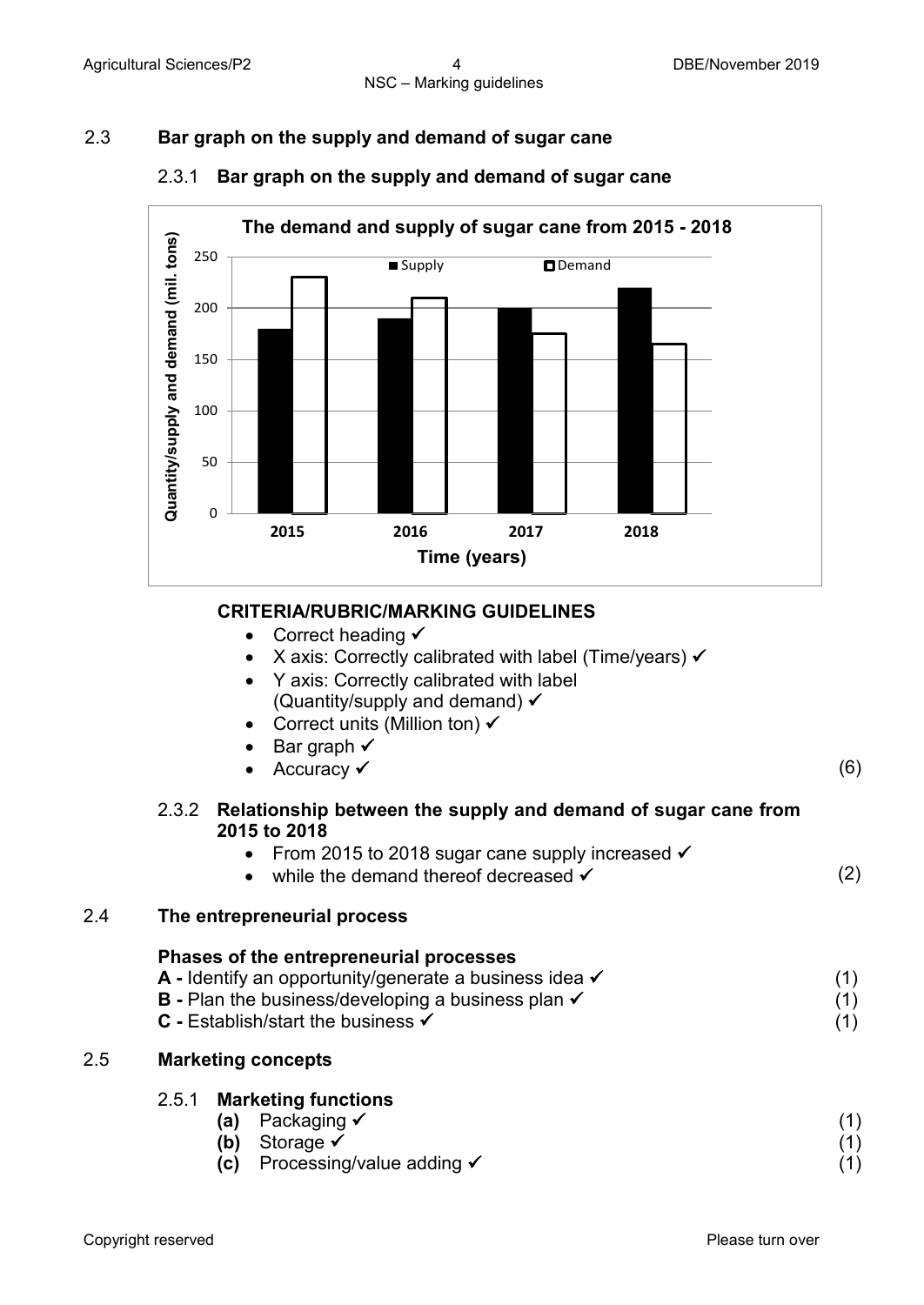|     |       | 2.5.2 Advantages of processing agricultural products<br>Prevents spoilage/increases shelf-life of products √<br>The product is available throughout the year $\checkmark$<br>$\bullet$<br>Improves food safety by heating to sufficient temperatures ✔<br>$\bullet$<br>Easy to transport $\checkmark$<br>٠<br>Convenience ✔<br>Adds value to farm products/increases the value of products √<br>$\bullet$<br>It provides job opportunities $\checkmark$<br>$\bullet$<br>Reduces wastage of excess produce √<br>$\bullet$<br>It allows for easier packaging and handling of products ✔<br>It is a way of overcoming over-supply of products $\checkmark$<br>$\bullet$<br>Expanding/extending the market $\checkmark$<br>(Any 2)<br>$\bullet$ | (2)               |
|-----|-------|---------------------------------------------------------------------------------------------------------------------------------------------------------------------------------------------------------------------------------------------------------------------------------------------------------------------------------------------------------------------------------------------------------------------------------------------------------------------------------------------------------------------------------------------------------------------------------------------------------------------------------------------------------------------------------------------------------------------------------------------|-------------------|
| 2.6 |       | <b>Marketing channels</b>                                                                                                                                                                                                                                                                                                                                                                                                                                                                                                                                                                                                                                                                                                                   |                   |
|     | 2.6.1 | <b>Marketing channels</b><br>Farm gate marketing $\checkmark$<br>(a)<br>(b) Stock sales $\checkmark$<br>(c) Internet marketing $\checkmark$                                                                                                                                                                                                                                                                                                                                                                                                                                                                                                                                                                                                 | (1)<br>(1)<br>(1) |
|     |       | 2.6.2 TWO disadvantages of a free marketing system<br>Prices fluctuate ✔<br>Market costs are high/takes place on small scale √<br>Producer is responsible for marketing/nobody to produce ✔<br>$\bullet$<br>Limited bargaining power $\checkmark$<br>$\bullet$<br>High risk as many things can go wrong $\checkmark$<br>$\bullet$<br>Cartels formed and consumers are exploited/price fixing √<br>$\bullet$<br>Agents lead to smaller profits $\checkmark$<br>$\bullet$<br>Competition $\checkmark$<br>$\bullet$<br>Over production can lead to big surpluses ✔<br>Foreign countries dump over produced produce $\checkmark$ (Any 2)                                                                                                        | (2)               |
| 2.7 |       | Equilibrium price for an agricultural product                                                                                                                                                                                                                                                                                                                                                                                                                                                                                                                                                                                                                                                                                               |                   |
|     | 2.7.1 | Identification of the lines<br>$A$ - Demand $\checkmark$<br>$B$ - Supply $\checkmark$                                                                                                                                                                                                                                                                                                                                                                                                                                                                                                                                                                                                                                                       | (1)<br>(1)        |
|     |       | 2.7.2 Definition of the concept equilibrium price<br>When the price $\checkmark$ of a product settles at the point where the<br>demand is equal to supply $\checkmark$                                                                                                                                                                                                                                                                                                                                                                                                                                                                                                                                                                      | (2)               |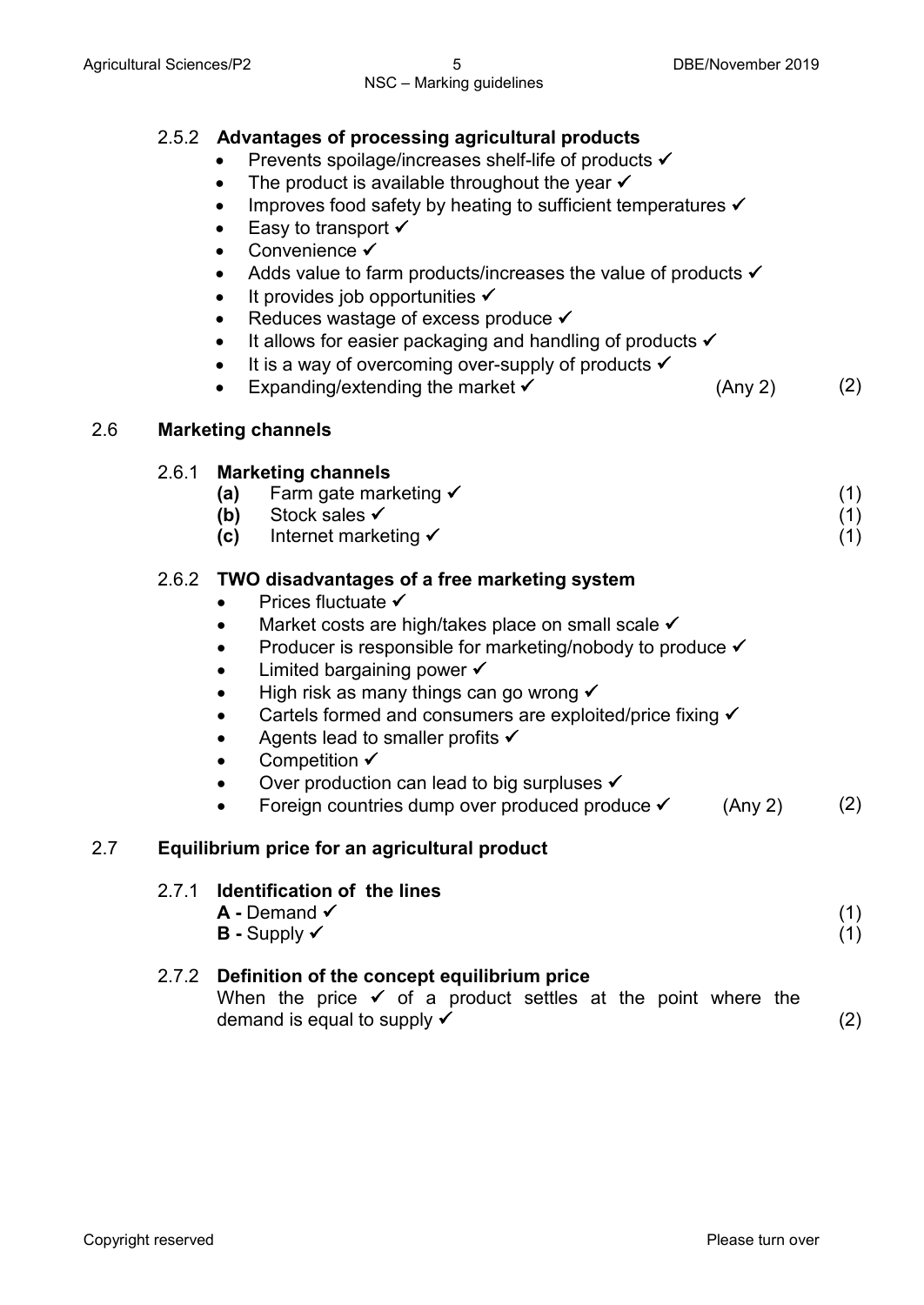### 2.7.3 **TWO factors affecting the demand**

- Consumer income/sociological factors  $\checkmark$
- The number of consumers  $\checkmark$
- The tastes and preferences of consumers  $\checkmark$
- Competing/substitute goods  $\checkmark$
- Complementary goods  $\checkmark$
- The usefulness of the product  $\checkmark$
- The range of products available to consumers  $\checkmark$
- Season ✔
- Quality of the product  $\checkmark$
- Advertising  $\checkmark$  (Any 2) (2)

### **QUESTION 3: PRODUCTION FACTORS**

### 3.1 **Illustration of the different skills of a farmer and farm worker**

3.1.1 **Identification of the production factor represented by the graph**  Management  $\checkmark$  (1)

### 3.1.2 **TWO other management skills important for a successful farmer**

- General business management skills  $\checkmark$
- $\bullet$  Interpersonal/communication  $\checkmark$
- Decision-making  $\checkmark$
- Production/operational  $\checkmark$  (Any 2) (2)

### 3.1.3 **Comparison of the skills C and D of farmer and farm worker**

| <b>SKILLS</b>          | <b>FARMER</b>                                         | <b>FARM WORKER</b>                                  |
|------------------------|-------------------------------------------------------|-----------------------------------------------------|
| <b>Problem Solving</b> | Has 95%/higher                                        | Has 40%/lower capability to                         |
| (C)                    | capability to come up with<br>solutions to problems ✔ | come up with solutions to<br>problems $\checkmark$  |
| Technical<br>(D)       | Has 40%/lower capability<br>of technical skills √     | Has 100%/higher capability of<br>technical skills √ |

### 3.2 **Income statement**

| 3.2.1 Identification of the document<br>Income statement/cash analysis book/statement √                                                                                                       |         | (1) |
|-----------------------------------------------------------------------------------------------------------------------------------------------------------------------------------------------|---------|-----|
| 3.2.2 Identification of TWO examples of:<br><b>Fixed cost items</b><br>(a)<br>• Rent $\checkmark$                                                                                             |         |     |
| Insurance $\checkmark$<br>Variable cost items<br>(b)<br>Manure $\checkmark$<br>$\bullet$<br>Transport $\checkmark$<br>$\bullet$<br>Fuel $\checkmark$<br>Electricity $\checkmark$<br>$\bullet$ |         | (2) |
| Pesticides $\checkmark$                                                                                                                                                                       | (Any 2) | (2) |

**[35]**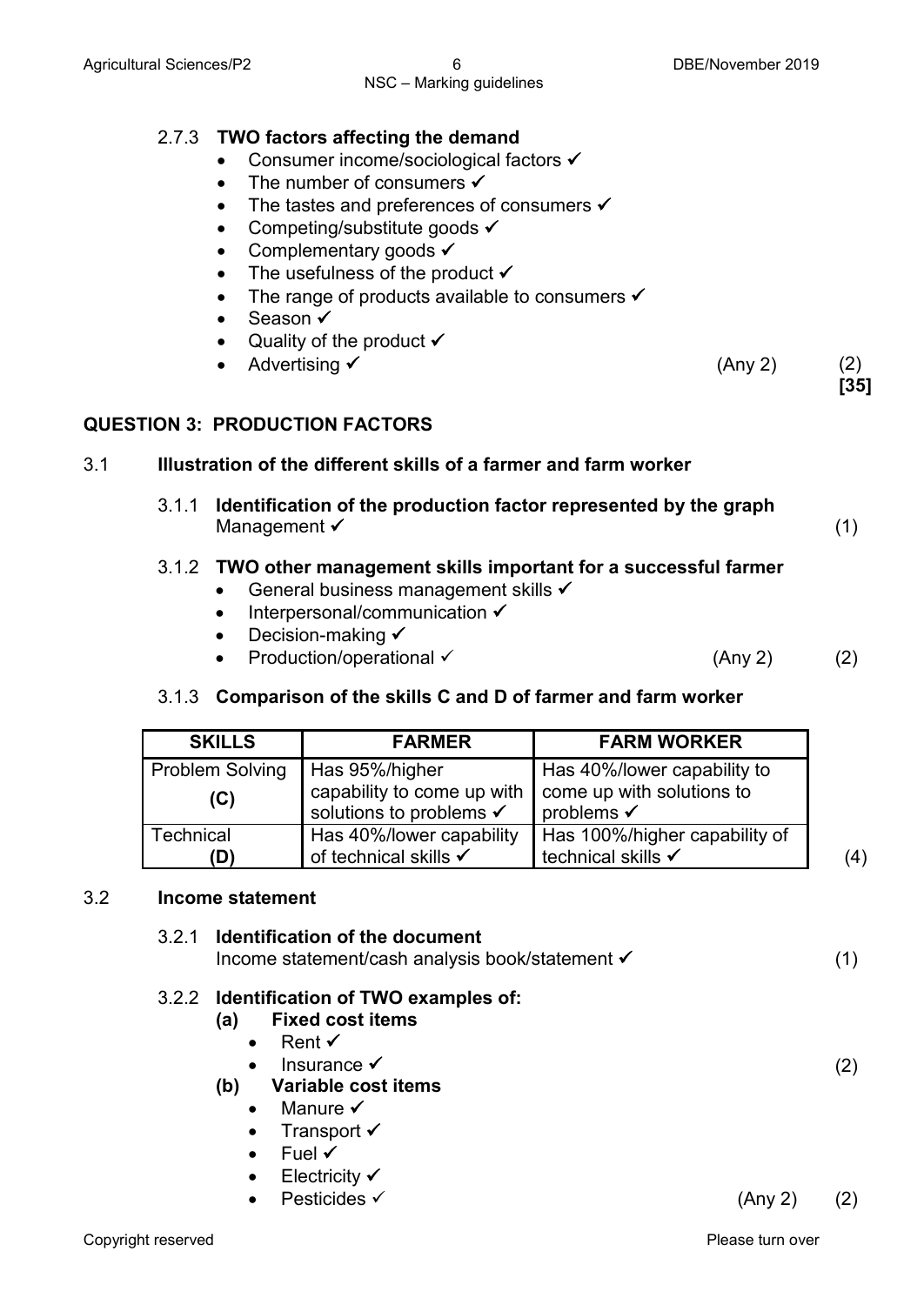|     |         | 3.2.3 Calculation of the total income of tomatoes<br>Total Income = R2 800+R2 940+R2 140 $\checkmark$<br>$=$ R7 880 $\checkmark$                                                                                                                                                                                                                                                                                                                                                                                     | (2) |  |
|-----|---------|----------------------------------------------------------------------------------------------------------------------------------------------------------------------------------------------------------------------------------------------------------------------------------------------------------------------------------------------------------------------------------------------------------------------------------------------------------------------------------------------------------------------|-----|--|
|     | 3.2.4   | TWO reasons for keeping financial records<br>Allows the farmer to manage capital $\checkmark$<br>To draw up a budget $\checkmark$<br>To plan for the future of the enterprise $\checkmark$<br>$\bullet$<br>To analyse past/future performance of the enterprise $\checkmark$<br>$\bullet$<br>To apply for loans $\checkmark$<br>$\bullet$<br>Provide information for tax purposes $\checkmark$<br>٠<br>Provide proof of payment $\checkmark$<br>$\bullet$<br>Monitors cash flow <del>✓</del><br>(Any 2)<br>$\bullet$ | (2) |  |
| 3.3 | Capital |                                                                                                                                                                                                                                                                                                                                                                                                                                                                                                                      |     |  |
|     | 3.3.1   | The type of credit<br>Short term loan/credit √                                                                                                                                                                                                                                                                                                                                                                                                                                                                       | (1) |  |
|     |         | 3.3.2 Calculation of the interest<br>Interest = $11,5 \times R$ 195 000 <del>✓</del><br>$\bullet$<br>100<br>= R22 425 $\checkmark$                                                                                                                                                                                                                                                                                                                                                                                   | (2) |  |
|     | 3.3.3   | Determination of profitability of farming enterprise<br>R195 000 + R22 425 = R217 425 $\checkmark$<br>R240 000 - 217 425 = R22 575 $\checkmark$<br>$\bullet$<br>The business is profitable/viable $\checkmark$                                                                                                                                                                                                                                                                                                       | (3) |  |
|     | 3.3.4   | <b>Sustainability of the enterprise</b><br>It is sustainable $\checkmark$                                                                                                                                                                                                                                                                                                                                                                                                                                            | (1) |  |
|     | 3.3.5   | <b>Reason</b><br>The farmer will manage to repay the loan and its interest and still<br>remain with profit/R22 575 $\checkmark$                                                                                                                                                                                                                                                                                                                                                                                      | (1) |  |
| 3.4 | Labour  |                                                                                                                                                                                                                                                                                                                                                                                                                                                                                                                      |     |  |
|     | 3.4.1   | Identification of the production factor<br>Labour $\checkmark$                                                                                                                                                                                                                                                                                                                                                                                                                                                       | (1) |  |
|     | 3.4.2   | Differences between casual and seasonal farm worker<br>Casual worker - Employed to perform a non-repetitive work √<br>Seasonal worker - Employed to perform a repetitive work/employed                                                                                                                                                                                                                                                                                                                               | (1) |  |
|     |         | during peak period $\checkmark$                                                                                                                                                                                                                                                                                                                                                                                                                                                                                      | (1) |  |
|     |         |                                                                                                                                                                                                                                                                                                                                                                                                                                                                                                                      |     |  |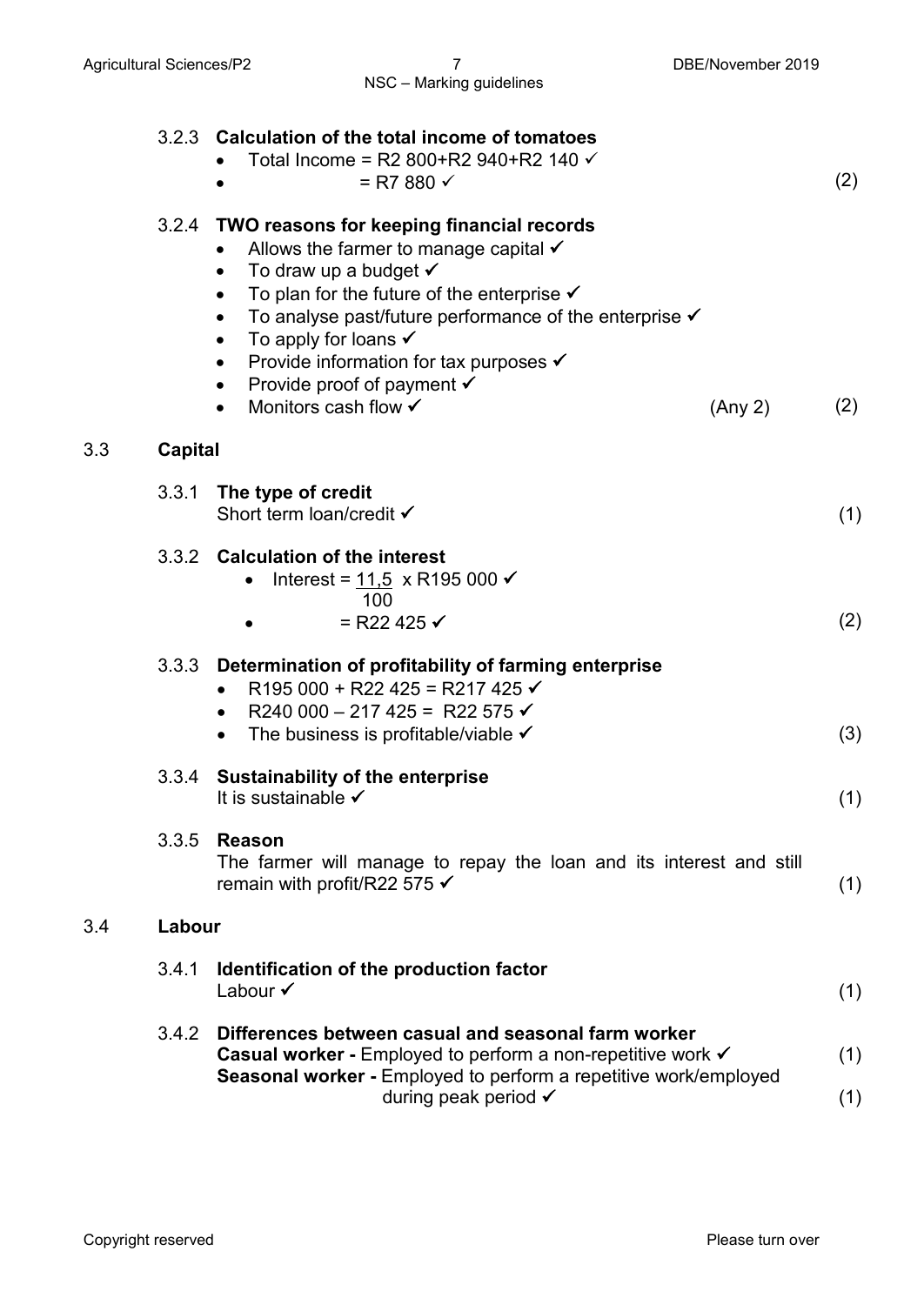- Farm workers are scarce  $\checkmark$
- Lack of training/skills/educational opportunities  $\checkmark$
- Farm worker migration  $\checkmark$
- Competitions with other industries  $\checkmark$
- Low wages  $\checkmark$
- Lack of opportunities/promotion
- Dreadful diseases/HIV/AIDS/TB  $\checkmark$
- Poor labour management  $\checkmark$
- Social problems  $\checkmark$
- Poor working conditions/safety
- Labour unrests/strikes
- Lack of benefits
- Workers not working regularly  $\checkmark$  (Any 3) (3) (3)

### 3.5 **Land**

|     |       | <b>VVOINGIS HOL WORKING LOGGIORTY</b>                                                                                                                                                                                                                                                                                          | (M11)   | $\mathcal{U}$ |  |  |
|-----|-------|--------------------------------------------------------------------------------------------------------------------------------------------------------------------------------------------------------------------------------------------------------------------------------------------------------------------------------|---------|---------------|--|--|
| 3.5 | Land  |                                                                                                                                                                                                                                                                                                                                |         |               |  |  |
|     | 3.5.1 | Explanation of the Law of diminishing returns as an economic<br>characteristic of land<br>With an increase in a specific input the output will be proportionally<br>higher $\checkmark$<br>until it reaches a stage of maximum output ✔<br>$\bullet$<br>thereafter output will decline even with a higher input √<br>$\bullet$ |         | (3)           |  |  |
|     |       | 3.5.2 TWO functions of Land<br>• Land provides space/area $\checkmark$<br>• Land supplies raw materials $\checkmark$<br>• Land supplies minerals $\checkmark$<br>• Land supplies food/food security $\checkmark$<br>• Use as collateral/security $\checkmark$<br><b>QUESTION 4: BASIC AGRICULTURAL GENETICS</b>                | (Any 2) | (2)<br>$[35]$ |  |  |
| 4.1 |       |                                                                                                                                                                                                                                                                                                                                |         |               |  |  |
|     |       | A pure-breed black cow is crossed with a pure-breed red bull                                                                                                                                                                                                                                                                   |         |               |  |  |
|     |       | 4.1.1 Indication of the dominant colour<br>Black $\checkmark$                                                                                                                                                                                                                                                                  |         | (1)           |  |  |
|     |       | 4.1.2 Justification of the answer in QUESTION 4.1.1<br>All the $F_1$ offspring have black colour/black dominant over red $\checkmark$                                                                                                                                                                                          |         | (1)           |  |  |
|     |       | 4.1.3 Determination of the<br>Genotype of a cow - BB √<br>(a)                                                                                                                                                                                                                                                                  |         | (1)           |  |  |
|     |       | (b)<br>Genotype of the offspring - Bb $\checkmark$                                                                                                                                                                                                                                                                             |         | (1)           |  |  |
| 4.2 |       | <b>Dihybrid crossing</b>                                                                                                                                                                                                                                                                                                       |         |               |  |  |
|     |       | 4.2.1 Identification of the type of crossing<br>Dihybrid crossing $\checkmark$                                                                                                                                                                                                                                                 |         | (1)           |  |  |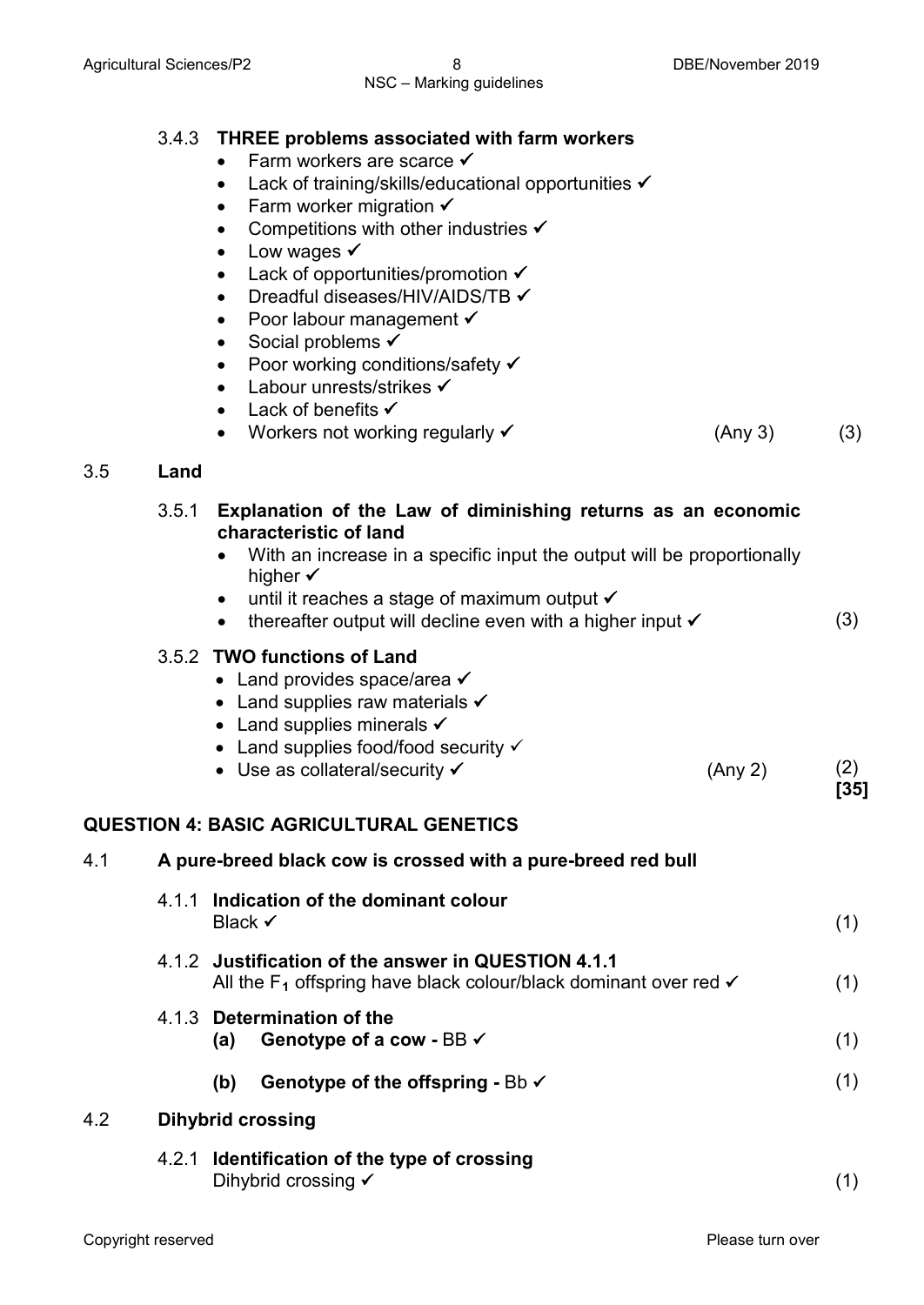|     | 4.2.2 | Reason for the answer in QUESTION 4.2.1<br>This crossing involves two different characteristics/texture and colour $\checkmark$                                                                                                                                                                                                                   | (1) |
|-----|-------|---------------------------------------------------------------------------------------------------------------------------------------------------------------------------------------------------------------------------------------------------------------------------------------------------------------------------------------------------|-----|
|     |       | 4.2.3 Determination of any TWO possible phenotypes of the F <sub>1</sub><br>Green rough $\checkmark$<br>Green smooth √<br>Yellow rough $\checkmark$<br>Yellow smooth √<br>(Any 2)                                                                                                                                                                 | (2) |
|     |       | 4.2.4 Calculation of the percentage of offspring with yellow and smooth fruits<br>$1 \times 100 \checkmark$<br>16<br>= 6,25% $\checkmark$                                                                                                                                                                                                         | (2) |
| 4.3 |       | Differences in the characteristics between members of the same species                                                                                                                                                                                                                                                                            |     |
|     | 4.3.1 | Term for the phenomenon in the statement<br>Variation ✔                                                                                                                                                                                                                                                                                           | (1) |
|     | 4.3.2 | TWO environmental factors that can have an effect on variation<br>Nutrition/diet/feeding √<br>$\bullet$<br>Climate (light intensity/temperature/rainfall) √<br>$\bullet$<br>Diseases/pests √<br>$\bullet$<br>Topography/altitude ✔<br>$\bullet$<br>Soil factors ✔<br>$\bullet$<br>Management/shelter/exercise and space √<br>(Any 2)<br>$\bullet$ | (2) |
|     | 4.3.3 | <b>TWO types of selection</b><br>Artificial selection ✔<br>Natural selection ✔                                                                                                                                                                                                                                                                    | (2) |
| 4.4 |       | <b>Breeding systems</b>                                                                                                                                                                                                                                                                                                                           |     |
|     | 4.4.1 | The breeding system<br>Crossbreeding √                                                                                                                                                                                                                                                                                                            | (1) |
|     | 4.4.2 | Reason for the answer in QUESTION 4.4.2<br>Different/unrelated breeds of the same species are crossed/beef breed<br>crossed with dairy breed $\checkmark$                                                                                                                                                                                         | (1) |
|     | 4.4.3 | <b>TWO advantage of cross breeding</b><br>Increases genetic variation $\checkmark$<br>Produce heterosis/hybrid vigor/improved performance √                                                                                                                                                                                                       | (2) |
|     | 4.4.4 | <b>TWO disadvantages of inbreeding</b><br>Loss of genetic variation $\checkmark$<br>Leads to inbreeding depression $\checkmark$<br>Increases the expression of lethal genes/deformities/unwanted<br>$\bullet$<br>genes $\checkmark$<br>Increases homozygosity ✔<br>(Any 2)<br>$\bullet$                                                           | (2) |